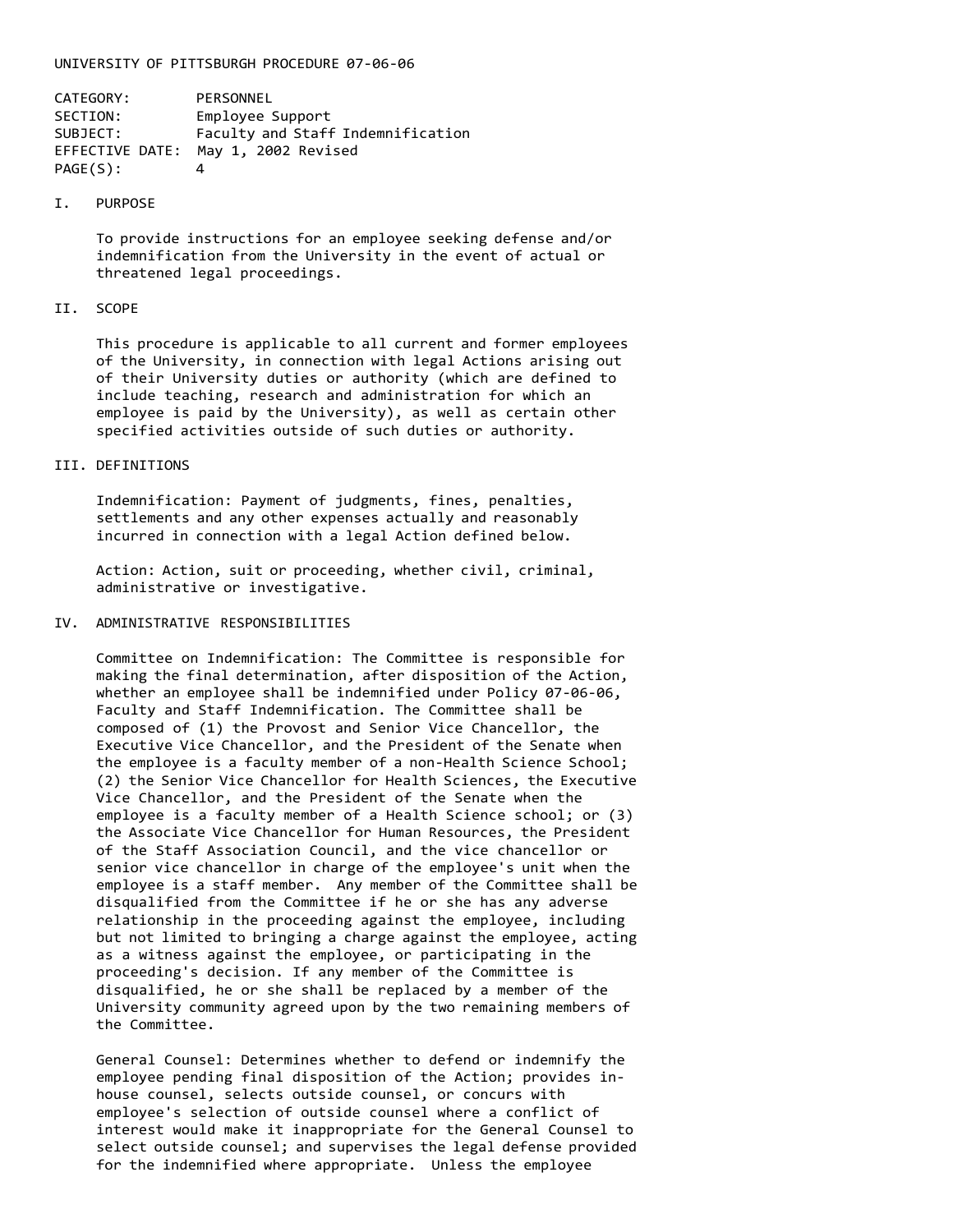otherwise agrees, the University may not use in-house counsel to defend the employee where the University has an interest adverse to the employee. In the case of internal University proceedings, the University and the General Counsel will not provide in-house counsel or participate in the selection of outside counsel.

- V. PROCEDURE
	- A. Proceedings other than Internal University Proceedings
		- Employee 1. Shall notify General Counsel in writing as soon as the employee becomes aware of a substantial possibility of an Action for which he or she may seek defense and/or indemnification.
			- 2. In order to apply for defense and/or indemnification, the employee shall:
				- a. Apply to General Counsel for defense and/or indemnification prior to incurring expenses to be reimbursed or otherwise acting in connection with an Action.

(Application after incurring expenses to be reimbursed or otherwise acting in connection with the Action, may be grounds for denial of the application, if such has prejudiced the employee's case or increased the costs of defense in any way.)

- b. Provide to General Counsel all pertinent information, including detailed information about the act or failure to act that is the subject of the Action.
- University 3. May decide to defend or indemnify an employee, in whole or in part, in advance of this final disposition of the Action, upon receipt of an agreement by or on behalf of such employee to repay any indemnification if it shall ultimately be determined that such employee should not have received indemnification under law, agreement or University policy.
- General Counsel 4. Shall decide whether to make the advance defense or payments described in the preceding paragraph. The decision may be appealed, in the case of faculty, to the Provost and Senior Vice Chancellor or Senior Vice Chancellor for the Health Sciences, or, in the case of staff, to the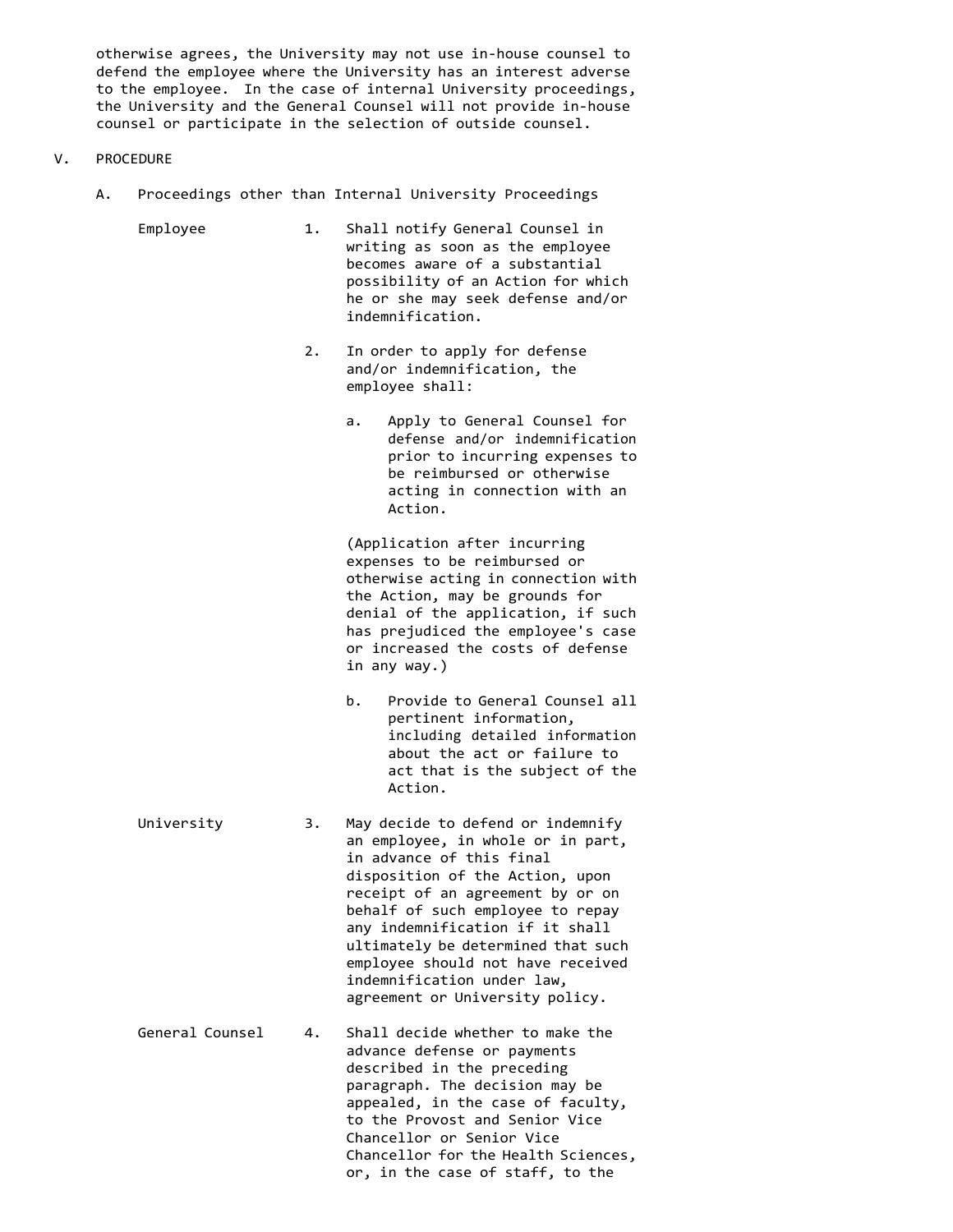| Committee on    |    | Executive Vice Chancellor, whose<br>decisions on advance defense and<br>payments shall be final.                                                                                                                                                                                                                                                 |
|-----------------|----|--------------------------------------------------------------------------------------------------------------------------------------------------------------------------------------------------------------------------------------------------------------------------------------------------------------------------------------------------|
| Indemnification | 5. | Shall make the final determination,<br>after disposition of the Action,<br>whether an employee shall be<br>indemnified.                                                                                                                                                                                                                          |
| General Counsel | 6. | If the University tentatively<br>determines, before the final<br>disposition of the Action, to<br>defend or indemnify the employee,<br>then the General Counsel shall<br>select competent in-house or<br>outside counsel, and shall<br>supervise the cost, quality and<br>strategy of any legal defense<br>provided or indemnified.              |
|                 |    | Where a conflict of interest would<br>make University selection of the<br>employee's counsel inappropriate,<br>an employee has the right to choose<br>outside counsel with the<br>concurrence of the General Counsel,<br>and the General Counsel has the<br>right to supervise only the cost<br>and quality of the legal defense<br>indemnified. |
| Employee        | 7. | Shall cooperate fully in the<br>defense of the Action.                                                                                                                                                                                                                                                                                           |
|                 |    | Any unreasonable failure to<br>provide full information or to<br>cooperate with the General<br>Counsel shall be cause for<br>denial of defense and/or<br>indemnification.                                                                                                                                                                        |
|                 | 8. | In the event an employee may have<br>personal or other insurance<br>coverage available to provide<br>defense and/or indemnification, he<br>or she shall promptly make the<br>General Counsel aware of that fact.<br>The University may require the                                                                                               |
|                 |    | employee to exhaust any<br>available benefits under such<br>insurance before providing<br>benefits under the Faculty and<br>Staff Indemnification Policy.                                                                                                                                                                                        |
|                 | 9. | In the event an entity with which<br>an employee was connected in the<br>course of the actions or omissions<br>that gave rise to an Action may be<br>obligated or able to defend and/or<br>indemnify the employee, the<br>employee shall promptly make<br>General Counsel aware of that fact.                                                    |

- The University may require the